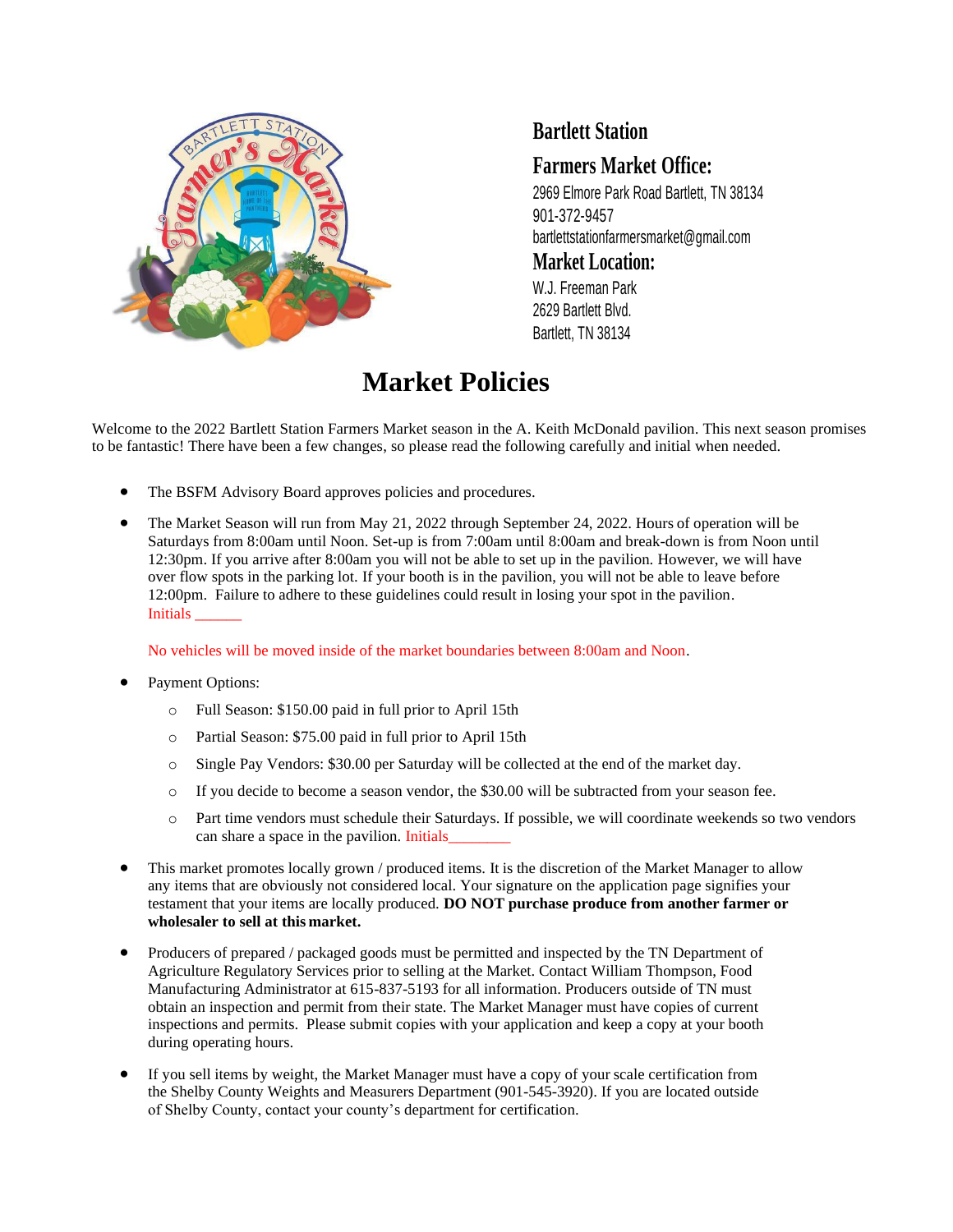- Growers must obtain a letter or grower affidavit from their county extension agent stating what crops are grown and where they are grown. The Market Manager must have a copy of this letter on official letterhead.
- Vendors of edible goods are responsible for carrying \$1,000,000 liability insurance, including product coverage. The Market Manager must have a copy of your certificates of insurance naming the Bartlett Station Farmers Market and the City of Bartlett as additionally insured entities.
- Vendors must only sell items that they have listed on their application or obtain prior approval from the Market Manager. Initials
- All produce and food items for sale must be displayed or stored at least 6 inches off the ground.
- Prices must be clearly marked for all items.
- Vendors should abide by all city, county, state and federal regulations that govern sampling, production, labeling, and safety of any product offered for sale at the Market. Any items that pose a possible threat of botulism or other contaminants due to production process must be inspected by the USDA.
- Vendor spaces will be assigned. Returning vendors in good standing will receive priority assignment.
- Signage at your booth must include your farm or business name. Initials
- The Market Manager has the authority to prohibit the sale of items that do not meet Market standards. Initials\_\_\_\_\_\_
- Vendors shall not smoke within the market boundaries.
- Collection and payment of sales tax is the sole responsibility of the vendor.
- Park trash receptacles are for customer use or light trash only. Agricultural waste and broken-down boxes should be hauled away and recycled if possible. Vendors are responsible for policing their areas for trash upon tear down.
- The Market is a "rain or shine" market. In case of severe weather, the Market Manager will make the decision to close the market for the day or temporarily. If the market is closed for severe weather, all vendors should seek suitable shelter.
- Firearms are not allowed inside of the Market unless carried by an authorized law enforcement employee.
- To reduce the possibility of crimes of opportunity, all money must be secured. Any money bags/boxes should be stored underneath tables and no loose money should be placed on tabletops. Report any incidents immediately.
- For the safety of our customers and vendors, tents shall be secured. The method suggested is a cement or sand-filled plastic container tied to the upper tent frame at each leg, or as a minimum, at two opposite corners. Place weights close to the tent leg and avoid using something that is rough or may scratch our customers' legs. Weights and lines should be highly visible. Initials\_\_\_\_\_\_
- Broken tent frames will not be allowed. If a tent breaks during a market day, it must be repaired to full function or replaced before the next market day.
- Injuries to vendors or customers should be reported to the Market Manager immediately.
- Minor First Aid will be available during market hours. In case of an emergency, DIAL 911 immediately and send someone to notify the Market Manager. Follow the instructions of the 911 Dispatcher until relieved of responsibility.
- A fire extinguisher will be available at the Market Information Booth. Do NOT attempt to fight a fire if the possibility of bodily injury exists. DIAL 911 immediately and send someone to notify the Market Manager.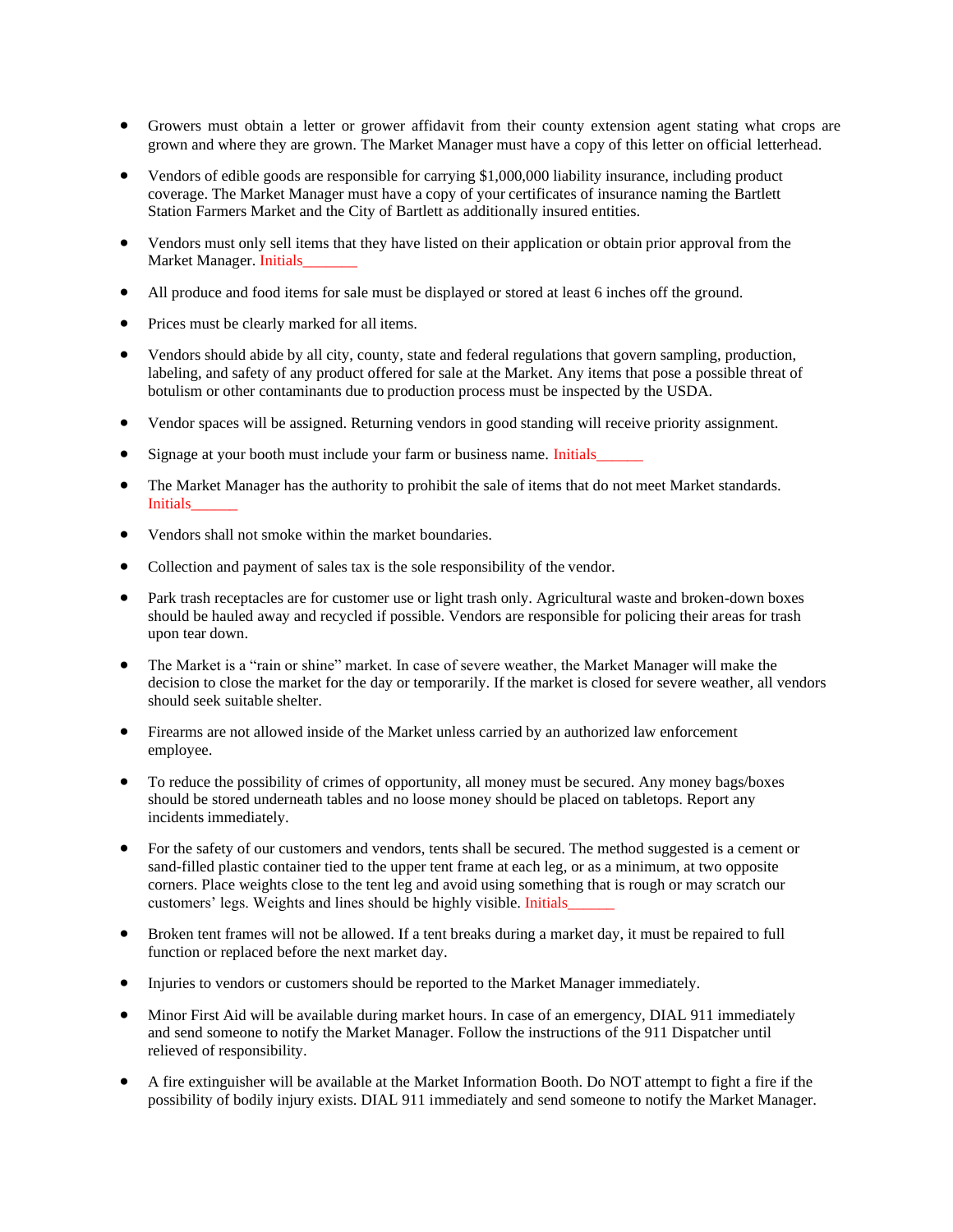- Farm and production facility visits are conducted by market personnel. Initials\_
- All vendors are highly encouraged to participate on their elected Saturday! Please contact the market manager if you cannot attend, so we can advise your customers.

If you miss more than 2 markets without notifying the Market Manager by 5:00pm on Fridays, you will lose your spot in the pavilion.

- Vendors are responsible for providing tents, tables, chairs, and other materials needed for operation. All materials must be kept inside of your booth area and may not impede the flow of traffic or block access to another vendor's area.
- Market disruption, unprofessional behavior, or disregard for these policies and procedures will result in exclusion from Market participation and forfeiture of Market Membership Fees.

#### **Parks and Recreation: A. Keith McDonald Pavilion Rules & Regulations**

- Clean the area around the pavilion at the end of the event and place all garbage in the provided garbage cans. The rented area should be clean and undamaged following your event.
- All guests must exit the area and the pavilion must be clean by the end of the event.
- **NO** alcoholic beverages, no deep fryers, train rides, dunk tanks, or petting zoos.
- **NO** parking on the grass, no driving on the walking trails, this includes loading and unloading. Please unload and load from the designated area. Move any trucks/cars blocking the entrances or walking trails.
- **NO** balloon releases are allowed or activities with glitter or confetti. Do not mount any decorations on the pavilion.
- Pets must be on a leash at all times, be considerate of others, pick-up after your pet.

#### **What You** *(or Your Sales Person)* **Need Prior to April 15**

- Certificate of Insurance (if applicable)
- County Extension Letter (if applicable)
- TDAV or USDA Permit (if applicable)
- Scale Certification (if applicable)
- Check, Cash or Credit Card for Membership fee
- To complete and submit an Application and Policy Packet
- To pay with CC please contact Kathy Carl (901)-372-9457 Monday-Friday, 9:00am to 5:00pm at the Bartlett Area Chamber of Commerce

If you have any questions, don't hesitate to call or email me. Together we're growing food, friends and family.

Kathy Carl Director of Operations bartlettstationfarmersmarket@gmail.com Bartlett Area Chamber of Commerce Bartlett Station Farmers Market Coordinator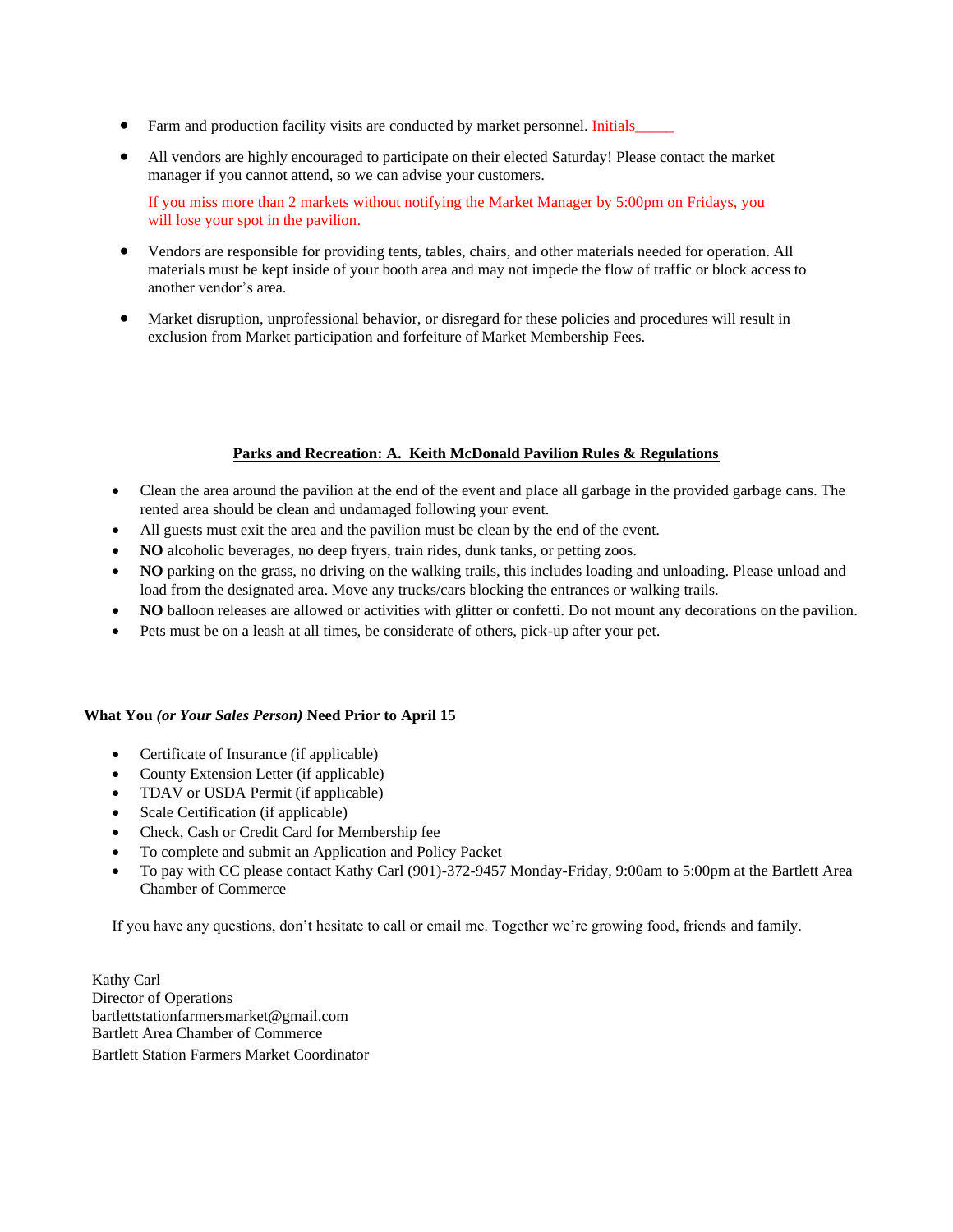

# **2022 Vendor Application**

Thank you for your interest in becoming a vendor at the Bartlett Station Farmers Market! Please read over the information below before completing your application. Also, please include your e-mail address on your application. We will use e-mail to send you any further documentation or information, thereby speeding up the process and saving some trees!

- The Market Season will run from May 21, 2022 through September 24, 2022. Hours of operation will be Saturdays from 8:00am until noon. Set-up is from 7:00am until 8:00 am.
- Break-down is from noon until 12:30pm. Please be out of the pavilion no later than 12:30pm per our contract with the city.
- Types of Vendors:
	- Produce/Food-Related Products
	- Craft/Non-Food Related Products
- Payment Options:
	- Full Season:  $$150.00$  paid in full prior to April  $15<sup>th</sup>$
	- Partial Season: \$75.00 paid in full prior to April  $15<sup>th</sup>$
	- Single Pay Vendors: \$30.00 per Saturday will be collected at the end of market day.
- Reselling is not allowed at this Market, unless the item is not available locally and there is a demand for the item. The decision to allow resell is at the discretion of the Market Manager. Any allegations of violations are to be made to the Market Manager and will be investigated.
- Growers must obtain a letter of grower affidavit from their county extension agent stating what crops are grown and where they are grown. The Market Manager must have a copy of this letter on official letterhead.
- Vendors are responsible for carrying liability insurance, including product coverage. The Market Manager must have a copy of your certificates of insurance naming the Bartlett Station Farmers Market and the City of Bartlett as additionally insured entities.
- This market is a "rain or shine" outdoor market. Weighted tents are highly advised.

Thank you again for your interest in participating at the Bartlett Station Farmers Market! Without you, there would be no market! Please fill out the application and mail or e-mail it to the address listed at the bottom of the application. You may send payment in the form of a check or cashier's check at this time as well. We will also accept all major credit cards. If you choose to pay with a credit card, contact me at the number below Mon. – Fri.  $9:00 - 5:00$ . If you have any questions, don't hesitate to give us call!

**Bartlett Area Chamber of Commerce Call - 901-372-9457 Contact: Kathy Carl** 

# Growing food, friends and family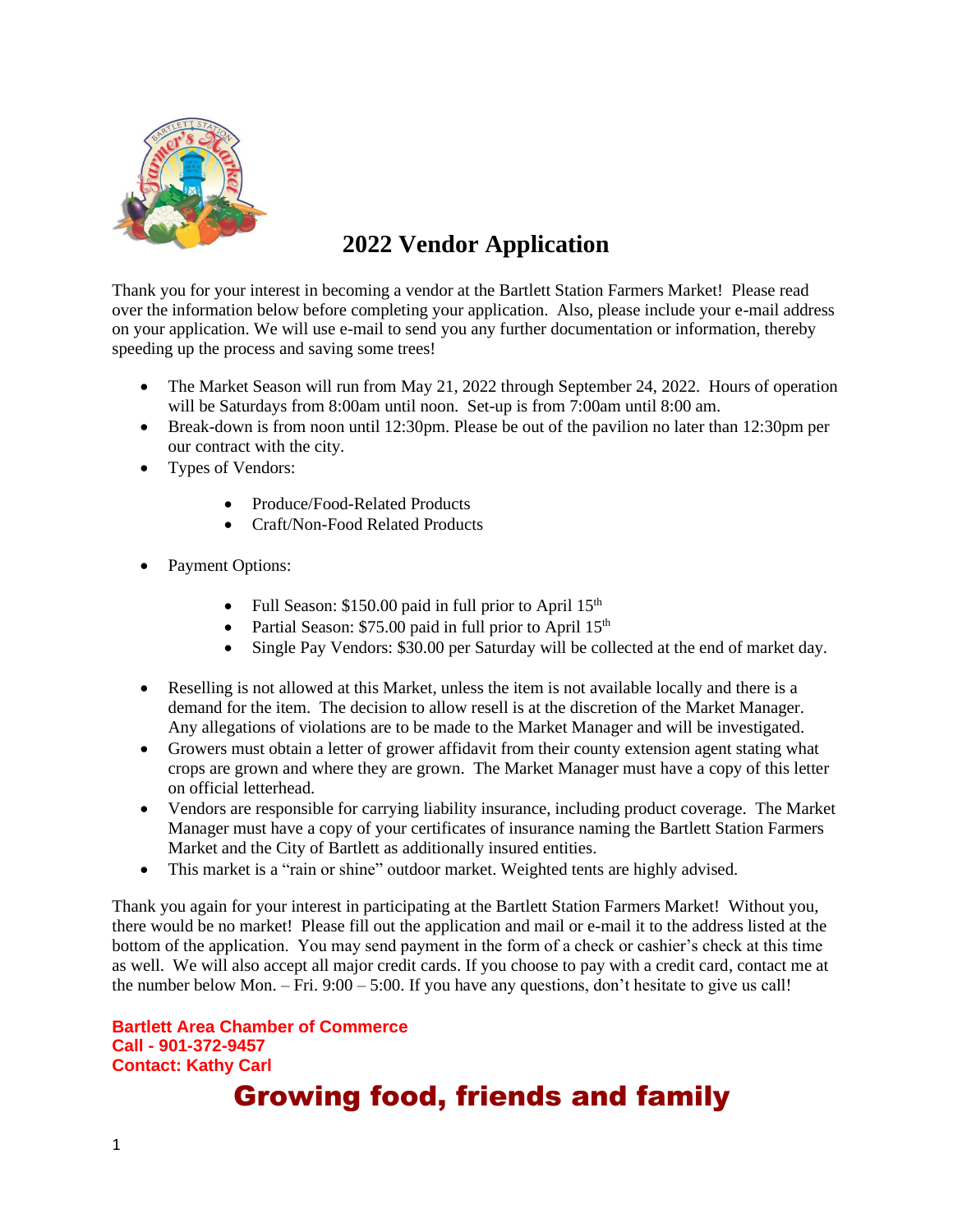## **Bartlett Station Farmers Market 2022 Vendor Application**

#### **(Please print or type)**

#### **Contact Information**

| Name:                                                |                                                                                                                                                         |  |  |  |  |  |
|------------------------------------------------------|---------------------------------------------------------------------------------------------------------------------------------------------------------|--|--|--|--|--|
| First                                                | $\qquad \qquad \text{Last} \qquad$                                                                                                                      |  |  |  |  |  |
|                                                      |                                                                                                                                                         |  |  |  |  |  |
|                                                      |                                                                                                                                                         |  |  |  |  |  |
|                                                      |                                                                                                                                                         |  |  |  |  |  |
|                                                      |                                                                                                                                                         |  |  |  |  |  |
|                                                      |                                                                                                                                                         |  |  |  |  |  |
| <b>Farm/Business Address if different from above</b> |                                                                                                                                                         |  |  |  |  |  |
|                                                      |                                                                                                                                                         |  |  |  |  |  |
| <b>Market Participation Information</b>              |                                                                                                                                                         |  |  |  |  |  |
| <b>Full Season</b><br>$\rightarrow$                  | Partial Season (Select all dates that apply but not to exceed 9 total)                                                                                  |  |  |  |  |  |
|                                                      | 28<br>May-<br>21<br>June-<br>18<br>25<br>11<br>16<br>23<br>$July-$<br>30<br>August-<br>27<br>13<br><b>20</b><br>6<br>September-<br>17<br>24<br>10<br>3. |  |  |  |  |  |
| Produce/Food<br>» Type of Vendor:<br>Craft/Non-food  |                                                                                                                                                         |  |  |  |  |  |

What will you sell at the Market this season? Please be specific and feel free to attach a list if more space is needed.

|      |              | What type of payment will you take? (Check Appropriate) |              |  |
|------|--------------|---------------------------------------------------------|--------------|--|
| Cash | <b>Check</b> | <b>Credit Card</b>                                      | Snap/Voucher |  |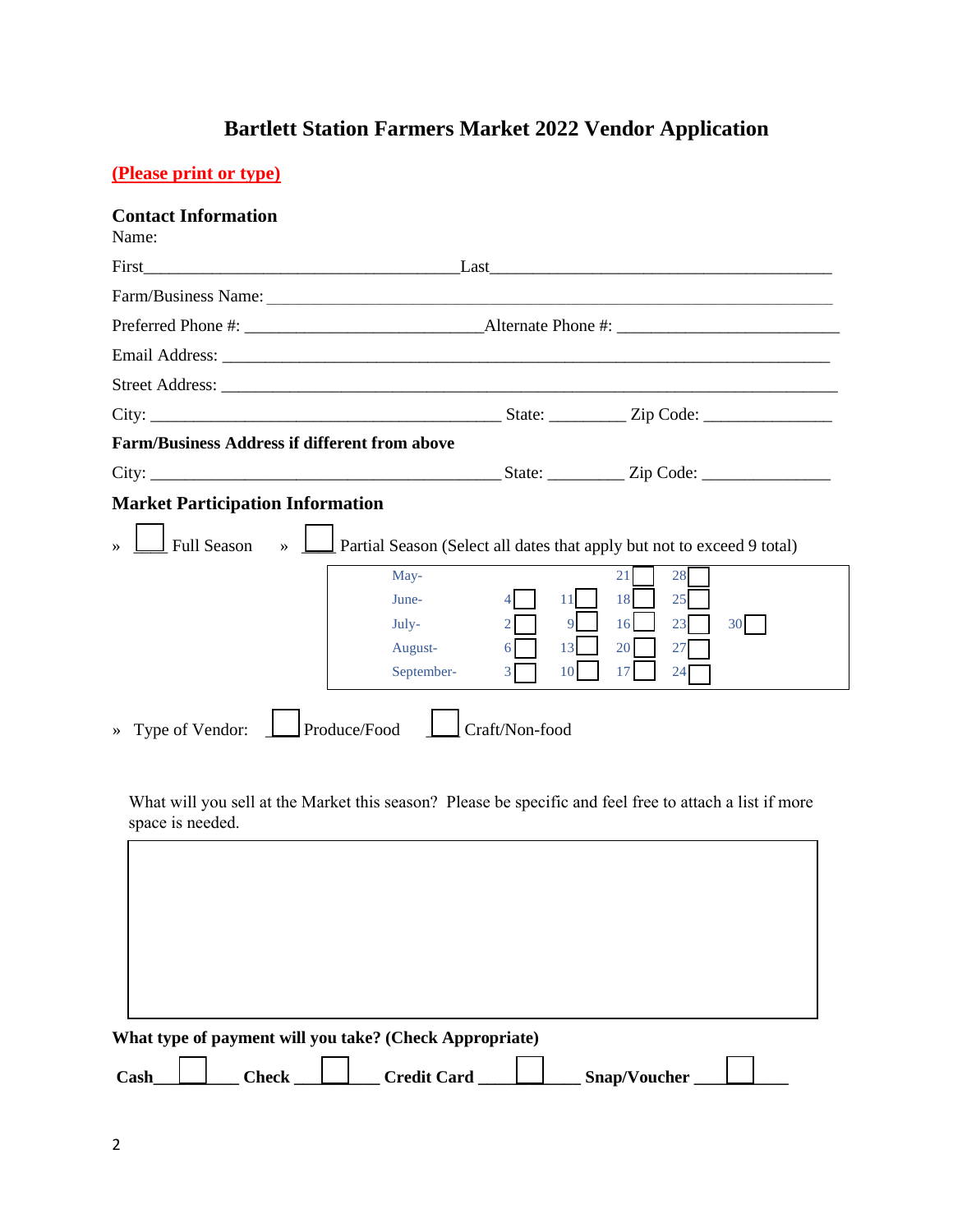#### **2022 Vendor Application (Continued)**

#### **Acknowledgement of Market Policies and Procedures and Affirmation of Market Support:**

I certify that I have read the provided information and understand that all required paperwork must be submitted prior to the first day of participation. I certify that the information that I provide is a true representation of my farm or business. I understand that I cannot sell anything at the BSFM that I did not grow or produce. I also agree to work with the BSFM and other vendors to support and further the Market.

 $Signature:$ 

Printed Name: \_\_\_\_\_\_\_\_\_\_\_\_\_\_\_\_\_\_\_\_\_\_\_\_\_\_\_\_\_\_\_\_\_\_\_\_\_\_\_\_\_\_\_\_\_\_\_\_\_\_\_\_\_\_\_\_\_\_\_\_\_\_\_\_\_\_\_\_\_\_\_\_

### **Liability Release:**

I agree to release the BSFM and its staff, the Bartlett Station Commission, the City of Bartlett, and the Bartlett Area Chamber of Commerce from any and all liability in connection with my stall operation at BSFM, and further agree to indemnify, hold harmless, and defend the above-mentioned entities from and against any losses, damages, or expenses incurred as a result thereof.

Signature:

Printed Name: \_\_\_\_\_\_\_\_\_\_\_\_\_\_\_\_\_\_\_\_\_\_\_\_\_\_\_\_\_\_\_\_\_\_\_\_\_\_\_\_\_\_\_\_\_\_\_\_\_\_\_\_\_\_\_\_\_\_\_\_\_\_\_\_\_\_\_\_\_\_\_\_

We look forward to growing with you! bartlettstationfarmersmarket@gmail.com [www.bartlettstationfarmersmarket.org](../../2021%20Season/2018%20Farmers%20Market/Forms/www.bartlettstationfarmersmarket.org)



*Mail or email Completed Packet to:* **Bartlett Station Farmers Market 2969 Elmore Park Road Bartlett, TN 38134 bartlettstationfarmersmarket@gmail.com**